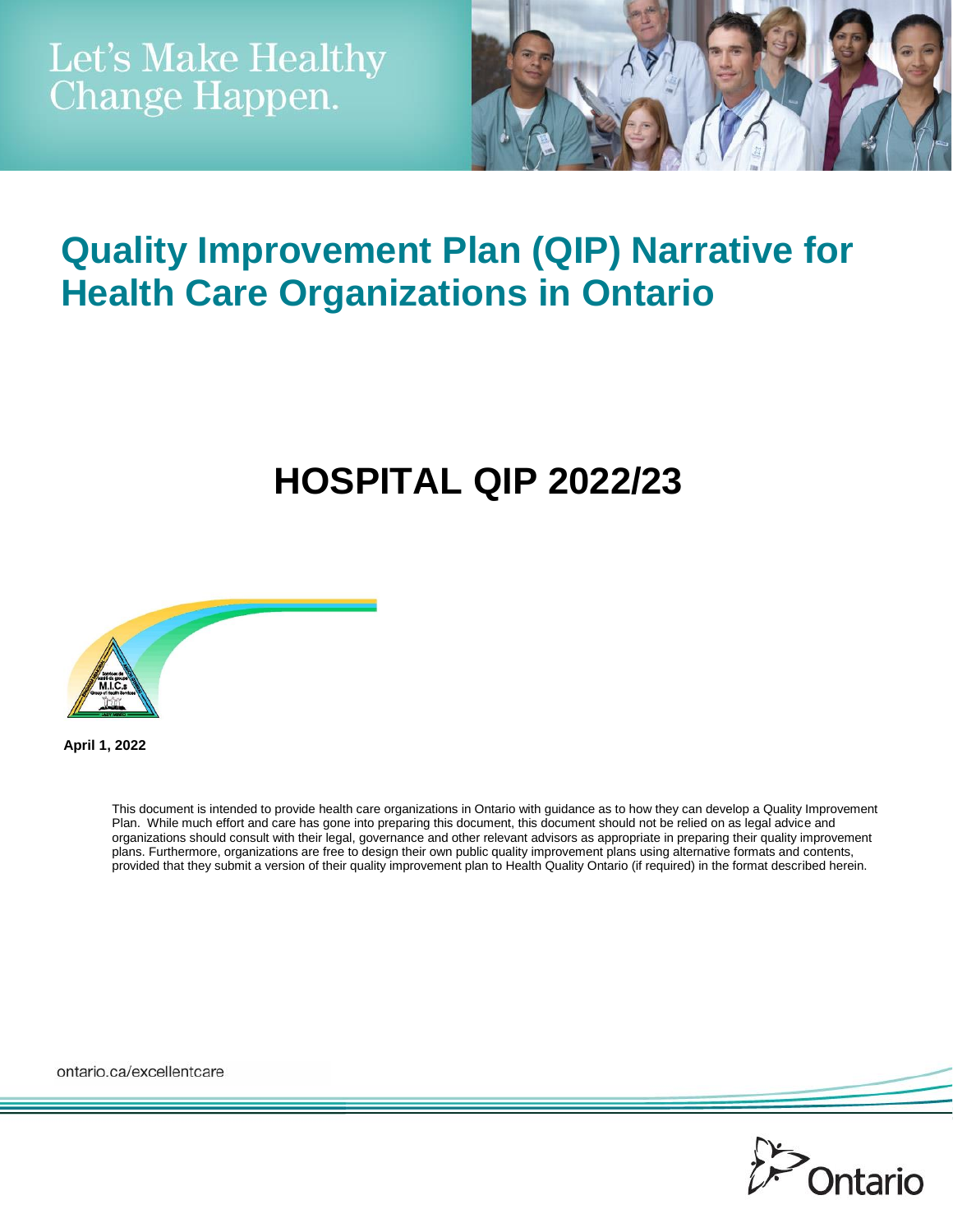#### **Overview**

MICs Group of Health Services is made up of three partners: Anson General Hospital, Bingham Memorial Hospital and Lady Minto Hospital.

Lady Minto Hospital is a 33-bed facility located in the community of Cochrane, with an associated 37-bed longterm care facility (Villa Minto) attached to the hospital.

This facility provides core services such as acute and complex continuing care, hospice, emergency services, surgical care and outpatient services (i.e. lab, diagnostic imaging, physiotherapy, clinical nutrition, respiratory therapy). This facility also provides other important programs like our diabetes program, visiting specialist clinics, Ontario Telemedicine Network and Oncology.

The MICs Group of Health Services plans to update its strategic plan in the fall of 2023. Our Organization's Mission is "Partnering to deliver excellent health care for our communities" and our vision is "Quality care for everyone always!" The core Value of the organization is reflected in the following: "*Planning for a Better Tomorrow*".

The quality improvement plan and selected indicators are aligned with our Hospital Service Accountability Agreement, our Community Partners' Strategic Plans, Accreditation Canada and the MICs Group of Health Services Strategic Plan. Efficient, Patient-Centered, Safety and Timely are key priorities in all of the aforementioned plans prompting the organization to put strategies in place to make improvements in these areas of focus.

Our quality improvement plan demonstrates that Lady Minto Hospital and the MICs Group of Health Services are committed to delivering high quality services and focusing on creating positive patient experiences.

By March 31, 2023, the Lady Minto Hospital is committed to: Timely:

Improve care transitions for patients by sharing the discharge summaries with their primary care providers

Person Experience:

 Improve the patient experience in the in-patient department by providing information about managing their health after discharge

Effective:

• Prevent adverse medication events by endeavoring to complete medication reconciliation on all discharged patients

#### Safety:

 Support the culture of reporting incidents of workplace violence by having a discussion during our Leadership Walkrounds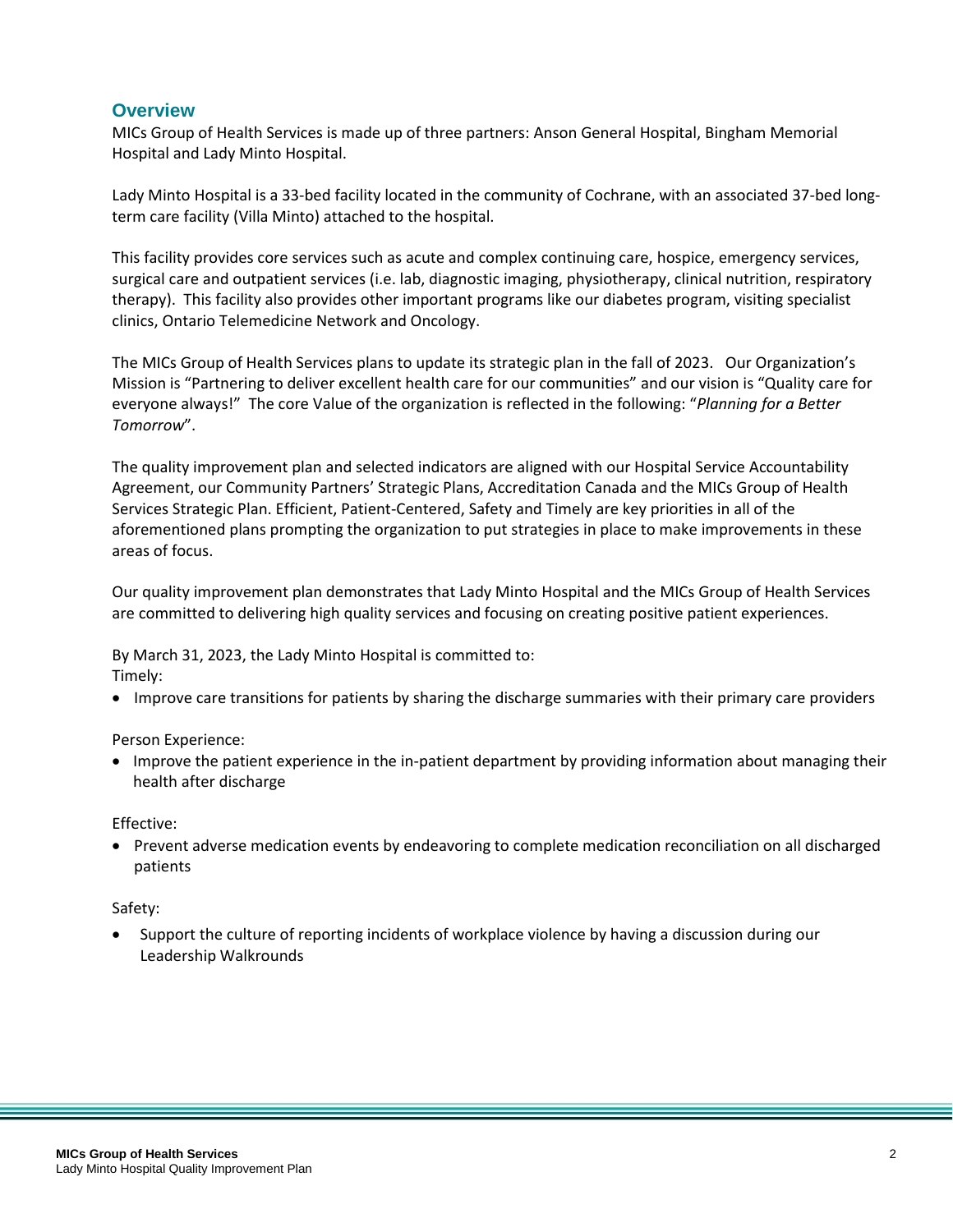#### **Reflections since our last Quality Improvement Plan submission**

The demands and management of the COVID-19 pandemic along with the pause in the Quality Improvement Plan program have significantly affected our ability to carry out our quality improvement initiatives. Despite this challenge, we have been successful in achieving most targets for the 2021/21 fiscal year.

Progress on this year's Quality Improvement Plans:

|                                                        | AGH          | <b>BMH</b> | LMH          |
|--------------------------------------------------------|--------------|------------|--------------|
| Alternate Level of Care days                           | Met          | Met        | Met          |
| Improve patient experience in the In-Patient Unit      | <b>Unmet</b> | Unmet      | <b>Unmet</b> |
| Workplace Violence discussion in Leadership Walkrounds | Met          | Met        | Met          |
| Hand Hygiene BEFORE patient contact                    | Met          | Met        | Met          |
| Hand Hygiene AFTER patient contact                     | Met          | Met        | Met          |

#### **Patient/client/resident partnering and relations**

The MICs Group of Health Services are committed to a culture of patient engagement. We welcome any suggestions and feedback to support an environment of high performing, patient-centered healthcare at our hospitals.

In partnership with Accreditation Canada, patient experience surveys are distributed upon discharge from the Emergency Department, In-patient and Outpatient area, which provide an opportunity for improvement with anonymous patient feedback.

Patients and their families can also share compliments and concerns at each hospital via the MICs Group of Health Services' website and Patient Relations Process.

Our Patient and Family Advisory Council (PFAC) which meets approximately five times per year, remains strong and very active. We are proud of the contributions they bring to the organization. This year, they have been instrumental in the development of the Patient Oriented Discharge Summary (PODS) and in reviewing a number of our programs/policies as we prepare for our upcoming Accreditation Canada on-site survey. Their participation in meetings is valuable and they bring the patient's voice to the table. We look forward to collaborating with them in future initiatives.

#### **Provider Experience**

Healthcare workers have experienced substantially increased challenges during the COVID-19 pandemic. Fatigue and burnout will likely contribute to staff retention challenges due to healthcare providers leaving their workplaces and professions.

Maintaining a healthy workforce and retaining current staff is essential to the continuity of high quality services and organizational growth. The MICs Group of Health Services is committed to fostering workplace characteristics including supportive leadership at the executive and manager levels, continued professional development, effective communication, and collegial relationships among workers and managers.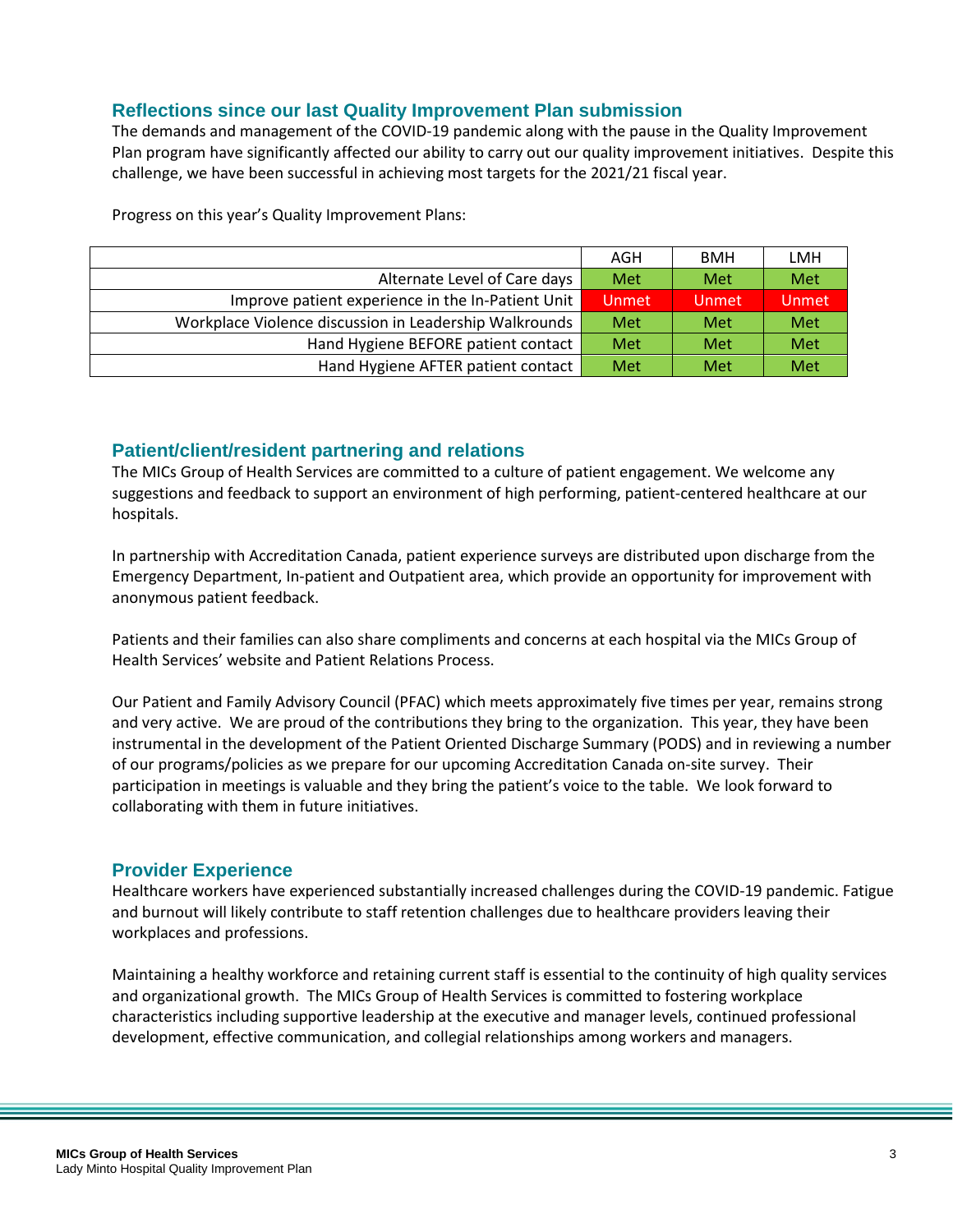The MICs Group of Health Services has provided the following supports to our staff:

- 1. Increased communications when people are informed of what changes are coming and how things are being addressed, they are better able to cope with the change.
- 2. Provided clear direction regarding Infection Prevention and Control (IPAC) protocols and Personal Protective Equipment.
- 3. Fostered relationships with our collective bargaining units.
- 4. Increased staffing pool in many areas to provide additional supports. This included point of entry screeners, additional housekeeping, Infection Prevention and Control and reception staff.
- 5. Introduced Agency nurses to support existing staff and allowing them to take much deserved vacation.
- 6. Provided flexible hours of work and accommodations based on individual needs where applicable, i.e. work from home, various leaves.
- 7. Increased our Employee Assistance Program (EAP) services by introducing additional provider.
- 8. Offered virtual Resiliency Training.
- 9. Offered small tokens of appreciation (chewing gum, face mask).

## **Executive Compensation**

The MICs Group of Health Services is a multi-site health service organization and includes the following three hospitals and respective Long-Term Care facilities:

Matheson: Bingham Memorial Hospital (Rosedale Centre)

Iroquois Falls: Anson General Hospital (South Centennial Manor)

Cochrane: Lady Minto Hospital (Villa Minto)

Total compensation at risk of base salary for the Chief Executive Officer (CEO) will be 5% (3% to the achievement of targets + 2% personal performance).

Total compensation at risk of base salary for the following executives will be 3% (1% to the achievement of targets + 2% personal performance).

- Chief Nursing Officer
- Chief Financial Officer
- Director of Human Resources

Performance Based Compensation - 1% of annual compensation is linked to the achievement of the following targets:

 Increase awareness regarding workplace violence by having focused discussions during Leadership Walkrounds.

Total compensation at risk for the Chief of Staff will be 3% to the achievement of targets.

For our Chief of Staff, the annual amount of 3% per annum will be linked to the achievement of the following target:

Improving care transitions for patients by sharing discharge summaries with their primary care provider.